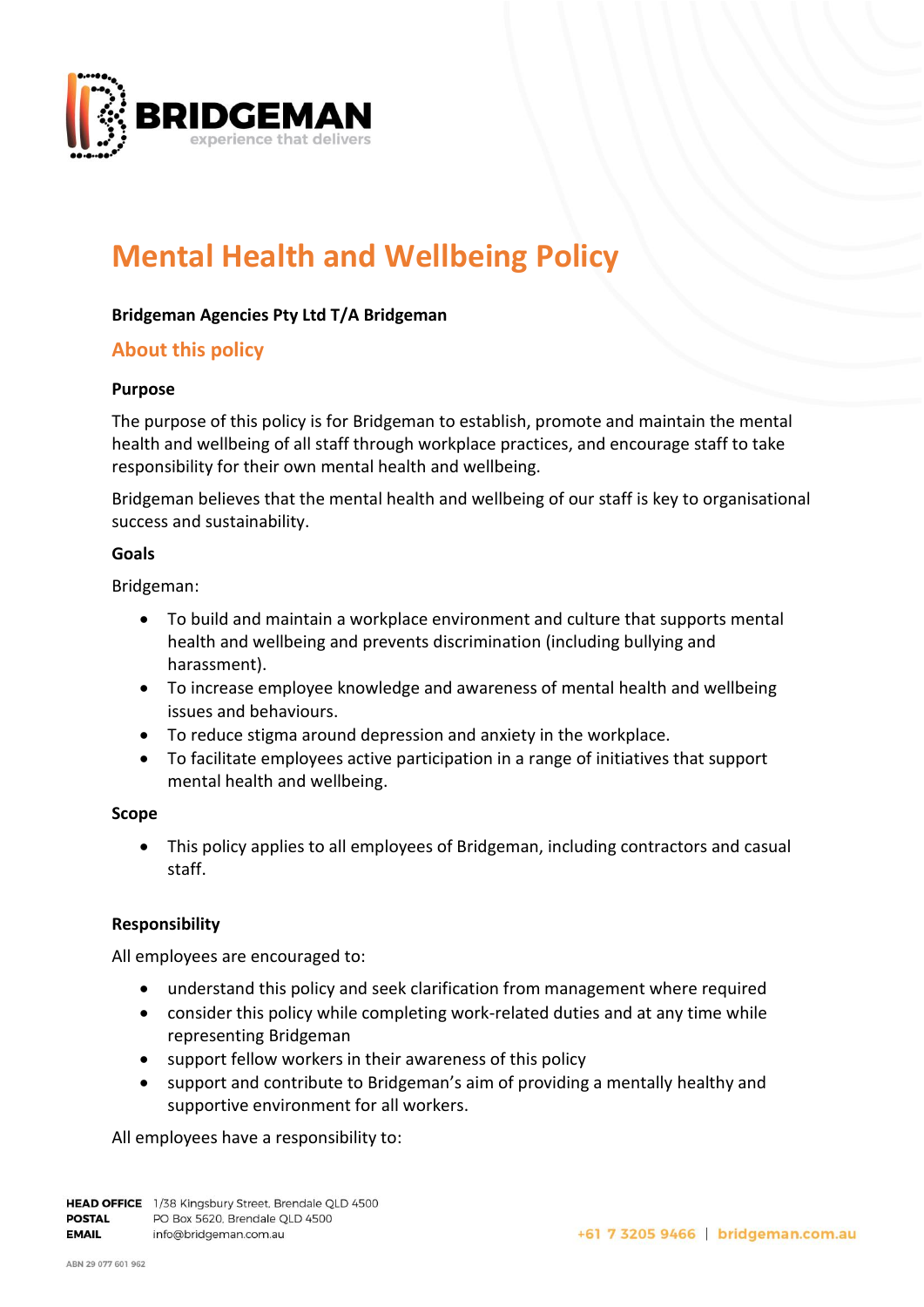

- take reasonable care of their own mental health and wellbeing, including physical health
- take reasonable care that their actions do not affect the health and safety of other people in the workplace.

Managers have a responsibility to:

- ensure that all workers are made aware of this policy
- actively support and contribute to the implementation of this policy, including its goals
- manage the implementation and review of this policy.

#### **Communication**

Bridgeman will ensure that:

- all employees receive a copy of this policy during the induction process
- this policy is easily accessible by all members of the organisation
- employees are informed when a particular activity aligns with this policy
- employees are empowered to actively contribute and provide feedback to this policy
- employees are notified of all changes to this policy

#### **Monitoring and review**

Bridgeman will review this policy twelve months after implementation and annually thereafter.

Effectiveness of the policy will be assessed through:

- feedback from workers, the Health and Wellbeing Committee (if applicable), and management
- review of the policy by management and committee to determine if objectives have been met and to identify barriers and enablers to ongoing policy implementation.